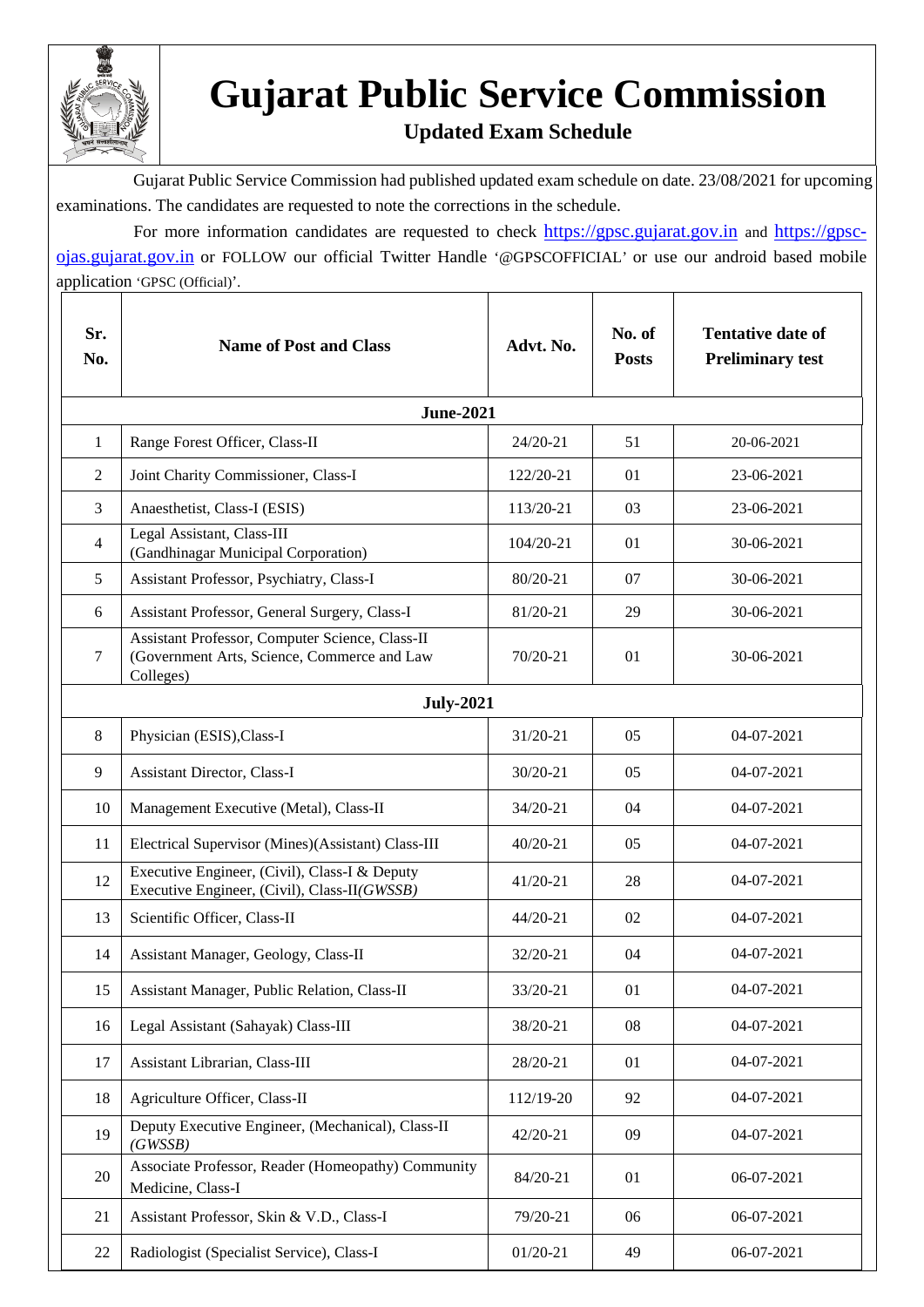| 23          | Paediatrician (Specialist Service), Class-I                                                                                     | $02/20-21$ | 131 | 06-07-2021 |
|-------------|---------------------------------------------------------------------------------------------------------------------------------|------------|-----|------------|
| 24          | Joint Director, Agriculture, Class-I                                                                                            | 18/20-21   | 01  | 06-07-2021 |
| 25          | Assistant Director, Archaeology, Class-II                                                                                       | 19/20-21   | 05  | 06-07-2021 |
| 26          | Management Executive (Coal), Class-II                                                                                           | 35/20-21   | 15  | 06-07-2021 |
| 27          | Law Officer, Class-II (Gandhinagar Municipal<br>Corporation)                                                                    | 94/20-21   | 01  | 08-07-2021 |
| 28          | Assistant Professor, Dentistry, Class-I                                                                                         | 78/20-21   | 04  | 08-07-2021 |
| 29          | Assistant Professor, Obs. & Gynaec., Class-I                                                                                    | 83/20-21   | 15  | 08-07-2021 |
| 30          | Associate Professor, Reader (Homeopathy), Repertory,<br>Class-I                                                                 | 85/20-21   | 01  | 08-07-2021 |
| 31          | Administrative Officer, Class-II, (Industries and Mines)                                                                        | 12/20-21   | 01  | 10-07-2021 |
| 32          | Assistant Professor, Obs. & Gynaec., Class-I<br>(Special Drive)                                                                 | 82/20-21   | 25  | 13-07-2021 |
| 33          | Professor, Burns & Plastic Surgery, Class-I                                                                                     | 132/20-21  | 04  | 13-07-2021 |
| 34          | Additional Chief Town Planner, Class-I                                                                                          | 125/20-21  | 01  | 13-07-2021 |
| 35          | Professor, Urology, Class-I                                                                                                     | 133/20-21  | 06  | 13-07-2021 |
| 36          | Director, Libraries, Class-I                                                                                                    | 17/20-21   | 01  | 15-07-2021 |
| 37          | Assistant Director, Horticulture, Class-II                                                                                      | 20/20-21   | 01  | 15-07-2021 |
| 38          | Assistant Director, (Boilers), Class-II                                                                                         | 23/20-21   | 05  | 15-07-2021 |
| 39          | Administrative Officer, Gujarat Fisheries, Class-II                                                                             | 22/20-21   | 01  | 18-07-2021 |
| 40          | Deputy Accountant, Deputy Auditor, Class-III<br>(Gandhinagar Municipal Corporation)                                             | 106/20-21  | 03  | 18-07-2021 |
| 41          | Electronic Data Processing (EDP) (Manager), Class-III<br>(Gandhinagar Municipal Corporation)                                    | 101/20-21  | 01  | 18-07-2021 |
| 42          | Assistant Professor, Prosthodontics and Crown and<br>Bridge, Class-I                                                            | 127/19-20  | 03  | 20-07-2021 |
| 43          | Assistant Professor, Paediatric Surgery, Class-I                                                                                | 73/20-21   | 03  | 20-07-2021 |
| 44          | Superintendent Archaeologists, Class-II                                                                                         | 21/20-21   | 01  | 20-07-2021 |
| 45          | Pathologist, Class-I (ESIS)                                                                                                     | 114/20-21  | 01  | 20-07-2021 |
| 46          | Assistant Motor Vehicle Inspector, Class-III                                                                                    | 129/19-20  | 93  | 25-07-2021 |
| 47          | Gujarat Engineering Service, Class-I and Class-II<br>(Civil) (Narmada, Water Recourses, Water Supply and<br>Kalpsar Department) | 71/20-21   | 61  | 25-07-2021 |
| 48          | Assistant Professor, Chemistry, Class-II Government<br>Arts, Science, Commerce and Law Colleges,                                | 54/20-21   | 14  | 25-07-2021 |
| 49          | Assistant Professor, Physics, Class-II Government Arts,<br>Science, Commerce and Law Colleges,                                  | 55/20-21   | 41  | 25-07-2021 |
| 50          | Security Supervisor (Assistant), Class-III                                                                                      | 37/20-21   | 15  | 25-07-2021 |
| 51          | Additional Assistant Engineer (Electrical), Class-III<br>(Gandhinagar Municipal Corporation)                                    | 98/20-21   | 01  | 25-07-2021 |
| 52          | Accounts Officer, Class-I                                                                                                       | 25/20-21   | 12  | 28-07-2021 |
| August-2021 |                                                                                                                                 |            |     |            |
| 53          | Deputy Section Officer/ Deputy Mamlatdar, Class-III                                                                             | 27/20-21   | 264 | 01-08-2021 |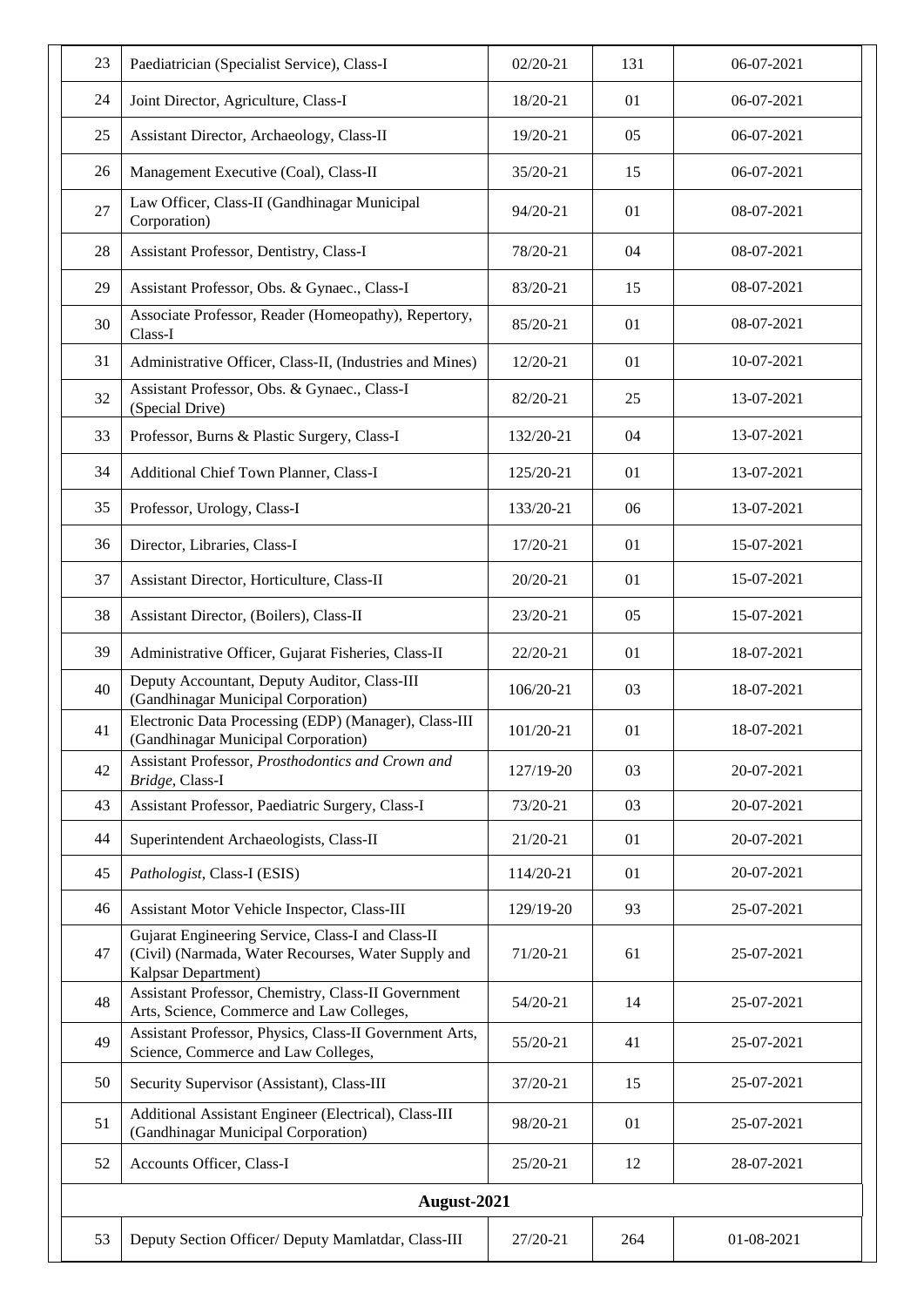| 54             | Assistant Professor, History, Class-II (Government<br>Arts, Science, Commerce and Law Colleges)        | $61/20-21$   | 02  | 05-08-2021 |  |
|----------------|--------------------------------------------------------------------------------------------------------|--------------|-----|------------|--|
| 55             | Assistant Professor, Philosophy, Class-II (Government<br>Arts, Science, Commerce and Law Colleges)     | $64/20-21$   | 03  | 05-08-2021 |  |
| 56             | Assistant Professor, Commerce, Class-II (Government<br>Arts, Science, Commerce and Law Colleges)       | 66/20-21     | 17  | 05-08-2021 |  |
| 57             | Assistant Professor, Sanskrit, Class-II (Government<br>Arts, Science, Commerce and Law Colleges)       | 68/20-21     | 27  | 05-08-2021 |  |
| 58             | State Tax Inspector, Class-III                                                                         | 139/20-21    | 243 | 08-08-2021 |  |
| 59             | Assistant Professor, Gujarati, Class-II, Government<br><b>B.Ed. Colleges</b>                           | 49/20-21     | 04  | 10-08-2021 |  |
| 60             | Assistant Professor, Hindi, Class-II, Government B.Ed.<br>Colleges                                     | 50/20-21     | 04  | 10-08-2021 |  |
| 61             | Assistant Professor, Sanskrit, Class-II, Government<br><b>B.Ed. Colleges</b>                           | 52/20-21     | 04  | 10-08-2021 |  |
| 62             | Assistant Professor, Science/Maths, Class-II,<br>Government B.Ed. Colleges                             | 53/20-21     | 04  | 10-08-2021 |  |
| 63             | Assistant Professor, Sociology/Social Science, Class-II<br>Government B.Ed. Colleges                   | $51/20-21$   | 04  | 10-08-2021 |  |
| 64             | Assistant Professor, Economics, Class-II,<br>Government B.Ed. Colleges                                 | 47/20-21     | 04  | 10-08-2021 |  |
| 65             | Assistant Professor, English, Class-II,<br>Government B.Ed. Colleges                                   | 48/20-21     | 04  | 10-08-2021 |  |
| 66             | Assistant (Sahayak) Class-III (GMDC)                                                                   | 39/20-21     | 59  | 13-08-2021 |  |
| 67             | Assistant Professor, Statistics, Class-II (Government<br>Arts, Science, Commerce and Law Colleges)     | 57/20-21     | 22  | 18-08-2021 |  |
| 68             | Assistant Professor, English, Class-II (Government<br>Arts, Science, Commerce and Law Colleges)        | $60/20 - 21$ | 01  | 18-08-2021 |  |
| 69             | Assistant Professor, Psychology, Class-II (Government<br>Arts, Science, Commerce and Law Colleges)     | 62/20-21     | 03  | 18-08-2021 |  |
| 70             | Assistant Professor, Zoology, Class-II (Government<br>Arts, Science, Commerce and Law Colleges)        | 58/20-21     | 10  | 20-08-2021 |  |
| 71             | Assistant Professor, Drama, Class-II (Government Arts,<br>Science, Commerce and Law Colleges)          | 69/20-21     | 03  | 20-08-2021 |  |
| 72             | Industries Officer (Technical)/Manager (Raw<br>Materials), Class-II                                    | 14/20-21     | 01  | 20-08-2021 |  |
| 73             | Zonal Officer (Health), Class-II<br>(Gandhinagar municipal Corporation)                                | 92/20-21     | 01  | 25-08-2021 |  |
| 74             | Senior Town Planner, Class-I                                                                           | 126/20-21    | 07  | 25-08-2021 |  |
| 75             | Assistant Geologist, Class-II                                                                          | 29/20-21     | 04  | 27-08-2021 |  |
| 76             | Assistant Professor, Accountancy, Class-II<br>(Government Arts, Science, Commerce and Law<br>Colleges) | $65/20-21$   | 01  | 27-08-2021 |  |
| September-2021 |                                                                                                        |              |     |            |  |
| 77             | Assistant Professor, Neurology (Neuro Medicine)<br>Class-I                                             | 157/20-21    | 02  | 02-09-2021 |  |
| 78             | Assistant Professor, Cardiology, Class-I                                                               | 156/20-21    | 03  | 02-09-2021 |  |
| 79             | Assistant Professor, E.N.T., Class-I                                                                   | 155/20-21    | 03  | 02-09-2021 |  |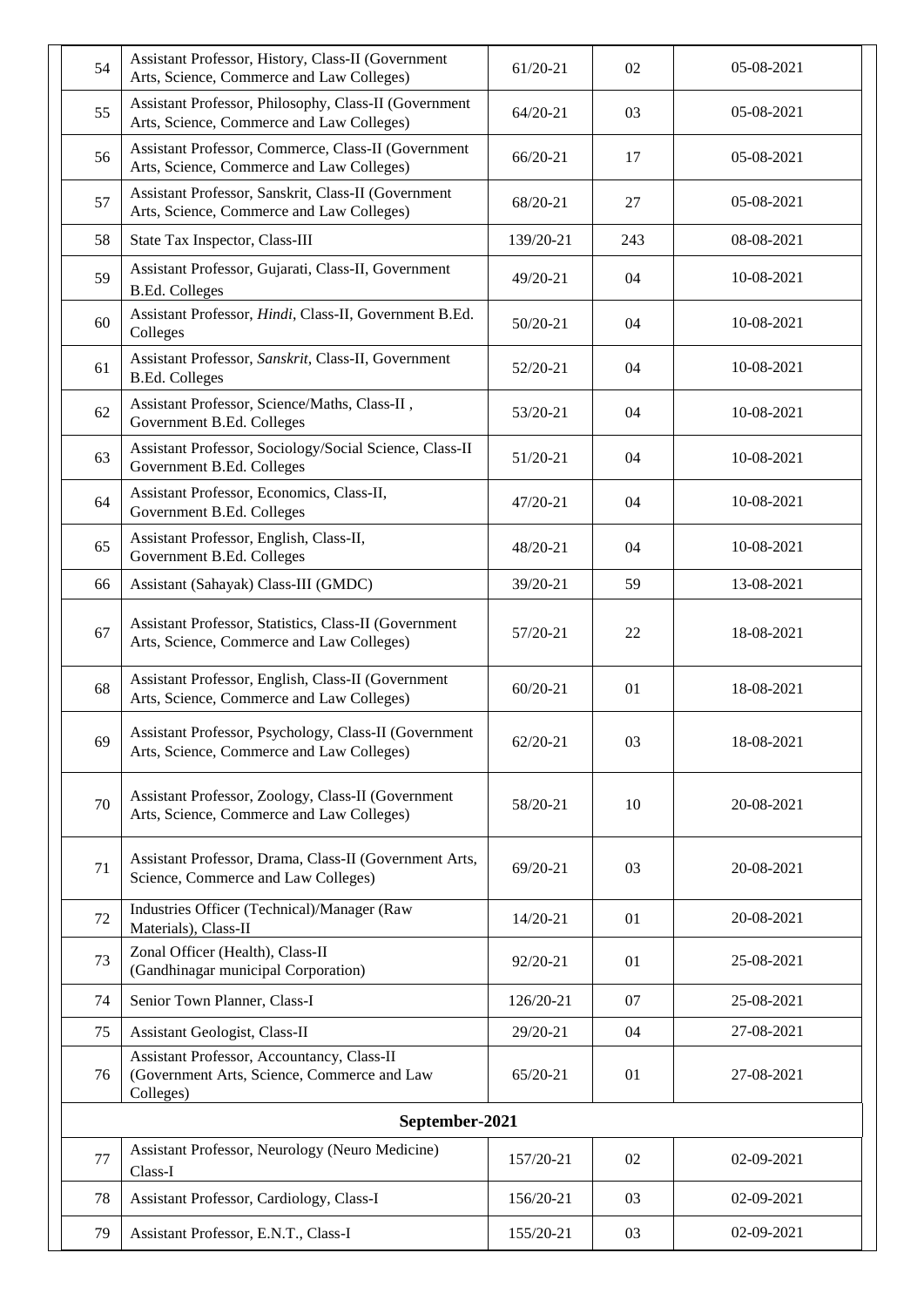| 80  | Assistant Professor, Radiotherapy, Class-I                                                                 | 154/20-21    | 02  | 02-09-2021 |
|-----|------------------------------------------------------------------------------------------------------------|--------------|-----|------------|
| 81  | Assistant Professor, Paediatrics, Class-I                                                                  | 152/20-21    | 07  | 02-09-2021 |
| 82  | Obstetrics and Gynaecologist, Class-I (ESIS)                                                               | 112/20-21    | 03  | 02-09-2021 |
| 83  | Lecturer (Homeopathy), Repertory, Class-II                                                                 | 143/20-21    | 01  | 02-09-2021 |
| 84  | Assistant Professor, Economics, Class-II (Government<br>Arts, Science, Commerce and Law Colleges)          | 63/20-21     | 02  | 02-09-2021 |
| 85  | Professor, Neurosurgery, Class-I                                                                           | 130/20-21    | 05  | 02-09-2021 |
| 86  | Associate Professor, Orthopaedics, Class-I                                                                 | $05/20-21$   | 07  | 02-09-2021 |
| 87  | Associate Professor, Microbiology, Class-I                                                                 | 09/20-21     | 01  | 02-09-2021 |
| 88  | Assistant Engineer (Civil), Class-II<br>(Narmada, Water Recourses, Water Supply and Kalpsar<br>Department) | 120/20-21    | 165 | 05-09-2021 |
| 89  | Assistant Engineer (Electrical), Class-II<br>(Gandhinagar Municipal Corporation)                           | 88/20-21     | 01  | 05-09-2021 |
| 90  | Assistant Engineer (Mechanical), Class-II<br>(Gandhinagar Municipal Corporation)                           | 87/20-21     | 03  | 05-09-2021 |
| 91  | Horticulture Supervisor, Class-III<br>(Gandhinagar Municipal Corporation)                                  | 105/20-21    | 02  | 05-09-2021 |
| 92  | Assistant Professor, Urology, Class-I                                                                      | 159/20-21    | 06  | 07-09-2021 |
| 93  | Lecturer (Homeopathy), Community Medicine, Class-II                                                        | 142/20-21    | 01  | 07-09-2021 |
| 94  | Deputy Director, Industrial Safety and Health, Class-I                                                     | 124/20-21    | 01  | 07-09-2021 |
| 95  | Food Inspector/Food Safety Officer, Class-III<br>(Gandhinagar Municipal Corporation)                       | 108/20-21    | 02  | 07-09-2021 |
| 96  | Professor, Imuno Haematology and Blood Transfusion,<br>Class-I                                             | $04/20 - 21$ | 04  | 07-09-2021 |
| 97  | Chief Chemist, Class-I                                                                                     | 140/20-21    | 01  | 09-09-2021 |
| 98  | Agriculture Engineer, Class-II                                                                             | 141/20-21    | 04  | 09-09-2021 |
| 99  | Professor, Cardiology, Class-I                                                                             | 145/20-21    | 03  | 09-09-2021 |
| 100 | Professor, Paediatric Surgery, Class-I                                                                     | 147/20-21    | 02  | 09-09-2021 |
| 101 | Professor, Neurology, Class-I                                                                              | 146/20-21    | 05  | 09-09-2021 |
| 102 | Assistant Professor, C.T. Surgery, Class-I                                                                 | 158/20-21    | 03  | 09-09-2021 |
| 103 | Associate Professor, Imuno Haematology and Blood<br>Transfusion, Class-I                                   | 10/20-21     | 05  | 09-09-2021 |
| 104 | <b>Assistant Entomologist, Class-III</b><br>(Gandhinagar Municipal Corporation)                            | 107/20-21    | 02  | 12-09-2021 |
| 105 | Assistant Professor, Hindi, Class-II (Government Arts,<br>Science, Commerce and Law Colleges)              | 67/20-21     | 21  | 12-09-2021 |
| 106 | Office Superintendent, Class-II (GWSSB)                                                                    | 46/20-21     | 04  | 12-09-2021 |
| 107 | Additional Assistant Engineer (Mechanical), Class-III<br>(Gandhinagar Municipal Corporation)               | 97/20-21     | 03  | 12-09-2021 |
| 108 | Town Planner, Class-I                                                                                      | 127/20-21    | 13  | 14-09-2021 |
| 109 | Assistant Professor, Botany, Class-II (Government<br>Arts, Science, Commerce and Law Colleges)             | 59/20-21     | 04  | 14-09-2021 |
| 110 | Assistant Director, ESIS, Class-I                                                                          | 119/20-21    | 01  | 14-09-2021 |
| 111 | Assistant Professor, Imuno Haematology and Blood<br>Transfusion, Class-I                                   | 77/20-21     | 05  | 14-09-2021 |
| 112 | Assistant Professor, Mathematics, Class-II<br>(Government Arts, Science, Commerce and Law<br>Colleges)     | 56/20-21     | 14  | 16-09-2021 |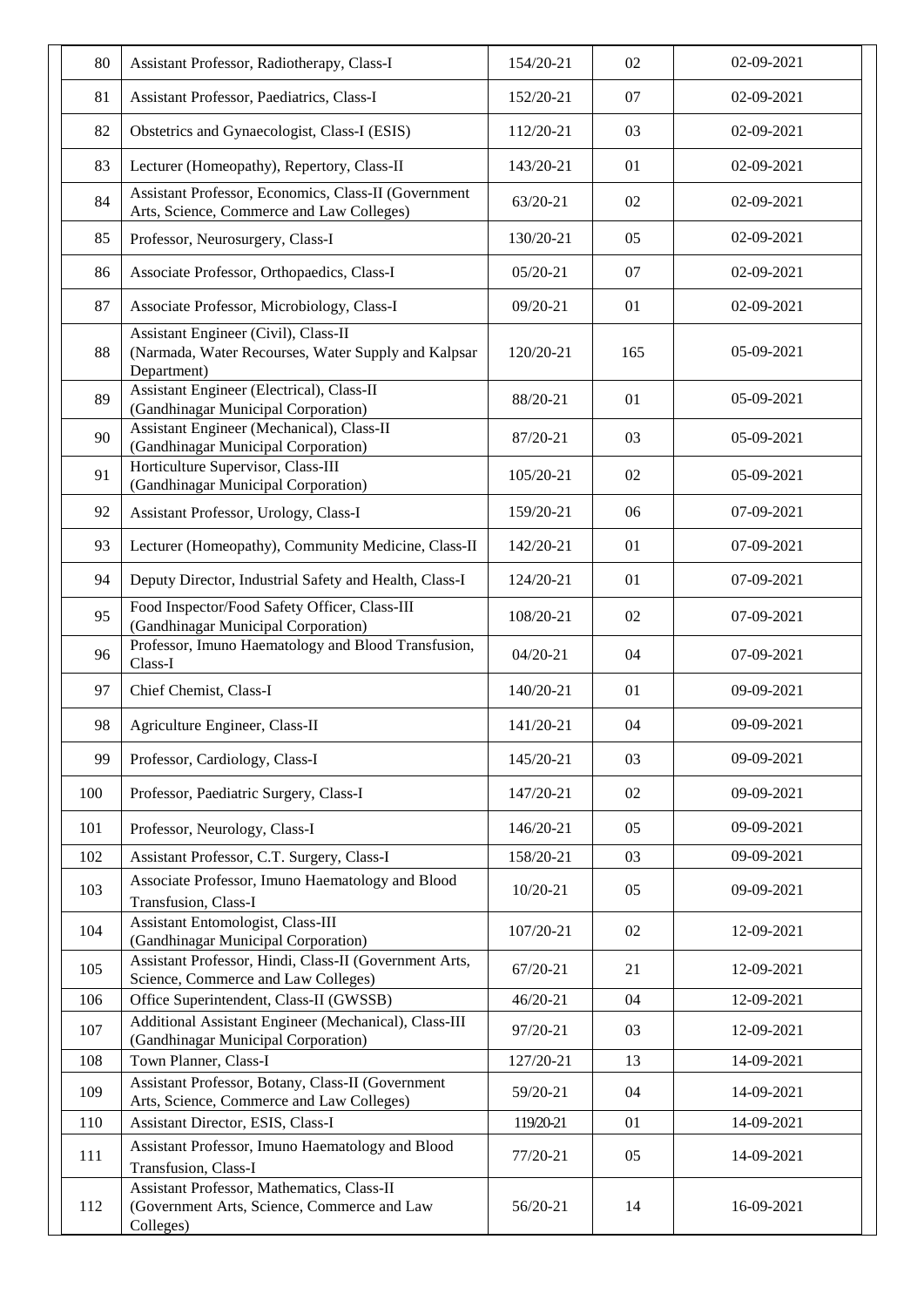| 113 | Deputy Commissioner (Food and Drugs Control<br>Department), Class-I                         | 117/20-21    | 01   | 16-09-2021 |
|-----|---------------------------------------------------------------------------------------------|--------------|------|------------|
| 114 | Estate Inspector, Class-III (Gandhinagar Municipal<br>Corporation)                          | 103/20-21    | 02   | 18-09-2021 |
| 115 | Deputy Manager (Administration), Class-II                                                   | 45/20-21     | 06   | 19-09-2021 |
| 116 | Additional Assistant Engineer (Civil), Class-III<br>(Gandhinagar Municipal Corporation)     | 96/20-21     | 10   | 19-09-2021 |
| 117 | Deputy Section Officer (Legal Side), Class-III                                              | 138/20-21    | 34   | 19-09-2021 |
| 118 | Medical Officer, Class-II & Tutor, Various Subjects,<br>Class-II                            | 137/20-21    | 1075 | 19-09-2021 |
| 119 | Health Officer, Class-II<br>(Gandhinagar Municipal Corporation)                             | 95/20-21     | 05   | 21-09-2021 |
| 120 | Sub Fire Officer, Class-III<br>(Gandhinagar Municipal Corporation)                          | 109/20-21    | 01   | 21-09-2021 |
| 121 | Joint Commissioner (Food and Drugs Control<br>Department), Class-I                          | 116/20-21    | 01   | 21-09-2021 |
| 122 | Assistant Commissioner (Food and Drugs Control<br>Department), Class-I                      | 118/20-21    | 07   | 23-09-2021 |
| 123 | Assistant Engineer (Civil), Class-II<br>(Gandhinagar Municipal Corporation)                 | 86/20-21     | 04   | 26-09-2021 |
| 124 | Assistant Labour Officer, Class-III<br>(Gandhinagar Municipal Corporation)                  | 100/20-21    | 01   | 26-09-2021 |
| 125 | Public Relation Officer, Class-II<br>(Gandhinagar Municipal Corporation)                    | 93/20-21     | 01   | 26-09-2021 |
| 126 | Designated Officer (Food Safety), Class-II<br>(Gandhinagar Municipal Corporation)           | 91/20-21     | 01   | 26-09-2021 |
| 127 | System Analyst/Senior Programmer, Class-III<br>(Gandhinagar Municipal Corporation)          | 102/20-21    | 01   | 26-09-2021 |
| 128 | Assistant Engineer (Electrical), Class-II<br>(Roads and Buildings Department)               | 121/20-21    | 08   | 26-09-2021 |
| 129 | Assistant Professor, Physical Medicine and<br>Rehabilitation, Class-I                       | 76/20-21     | 03   | 26-09-2021 |
| 130 | Office Superintendent / Vigilance Officer, Class-III<br>(Gandhinagar Municipal Corporation) | 99/20-21     | 01   | 28-09-2021 |
| 131 | Assistant Professor, General Medicine, Class-I                                              | 151/20-21    | 22   | 28-09-2021 |
|     | October-2021                                                                                |              |      |            |
| 132 | Industries Officer. Class-II                                                                | 163/20-21    | 04   | 03-10-2021 |
| 133 | Senior Superintendent (Administrative Branch) Class-II                                      | 123/20-21    | 12   | 03-10-2021 |
| 134 | Biologist (Urban Malaria Scheme), Class-II<br>(Gandhinagar Municipal Corporation)           | 90/20-21     | 01   | 03-10-2021 |
| 135 | Estate Officer, Class-II (Gandhinagar Municipal<br>Corporation)                             | 89/20-21     | 01   | 03-10-2021 |
| 136 | Research Officer, Class-II, Gujarat Statistical Service                                     | 16/20-21     | 35   | 03-10-2021 |
| 137 | Senior Drug Inspector, Gujarat Drug Service, Class-II                                       | 72/20-21     | 06   | 03-10-2021 |
| 138 | Lecturer (Homeopathy) Practice of Medicine, Class-II                                        | 144/20-21    | 01   | 03-10-2021 |
| 139 | Assistant Engineer (Electrical), Class-II (GMB)                                             | $21/21 - 22$ | 02   | 03-10-2021 |
| 140 | Tutor, Orthodontics & Dentofacial Orthopaedics,<br>Class-II (Dental)                        | $11/21 - 22$ | 03   | 17-10-2021 |
| 141 | Superintendent Archaeologist, Class-II                                                      | $12/21 - 22$ | 03   | 17-10-2021 |
| 142 | Deputy Director, (Technical), Gujarat Fire Prevention<br>Service, Class-I                   | 13/21-22     | 01   | 17-10-2021 |
| 143 | Tutor, Dental Materials, Class-II (Dental)                                                  | $07/21 - 22$ | 01   | 24-10-2021 |
| 144 | Deputy Regional Fire Officer, Gujarat Fire Prevention<br>Service, Class-II                  | $14/21 - 22$ | 05   | 24-10-2021 |
| 145 | Assistant Engineer (Mechanical), Class-II (GMB)                                             | $20/21 - 22$ | 18   | 30-10-2021 |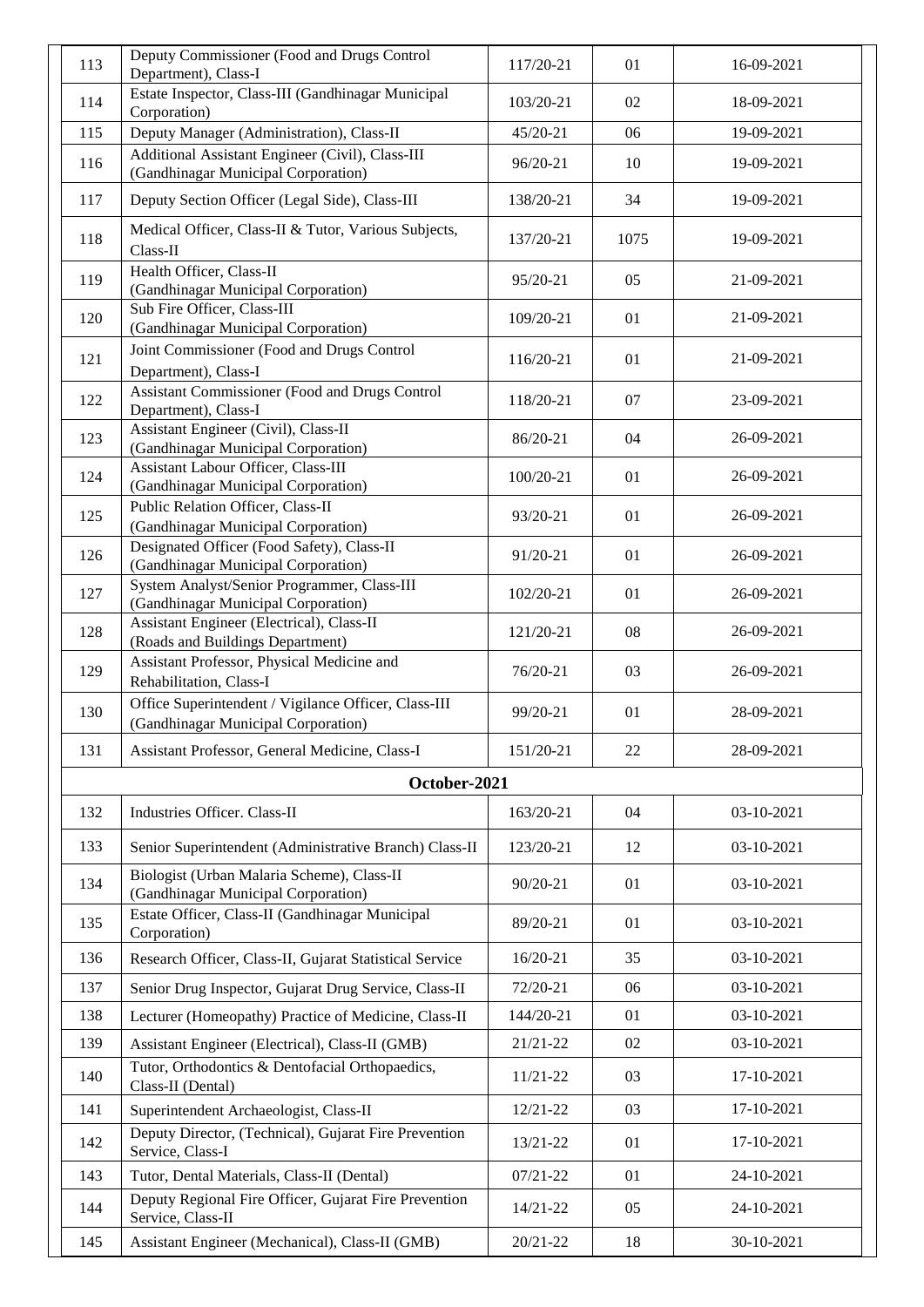| November-2021 |                                                                                                                                     |              |                 |                  |
|---------------|-------------------------------------------------------------------------------------------------------------------------------------|--------------|-----------------|------------------|
| 146           | Tutor, General Anatomy, Class-II (Dental)                                                                                           | $06/21 - 22$ | 01              | 13-11-2021       |
| 147           | Tutor, Oral and Maxillofacial Surgery, Class-II (Dental)                                                                            | $08/21 - 22$ | 03              | 14-11-2021       |
| 148           | <b>Assistant Professor, Emergency Medicine, Class-I</b>                                                                             | $75/20 - 21$ | $\overline{08}$ | $11 - 11 - 2021$ |
| 149           | <b>Assistant Professor, Infectious Disease, Class-I</b>                                                                             | $162/20-21$  | $\overline{02}$ | $16 - 11 - 2021$ |
| 150           | Deputy Director (E.S.I.S), Class-1                                                                                                  | $16/21 - 22$ | 01              | $23 - 11 - 2021$ |
| 151           | Radiologist (E.S.I.S), Class-1                                                                                                      | $17/21 - 22$ | $\overline{02}$ | $23 - 11 - 2021$ |
| 152           | Paediatrician (E.S.I.S), Class-1                                                                                                    | 18/21-22     | $\overline{03}$ | $23 - 11 - 2021$ |
| 153           | Tutor, Prosthodontics & Crown and bridge, Class-2<br>(Dental)                                                                       | $09/21 - 22$ | 04              | $25 - 11 - 2021$ |
| 154           | Assistant Engineer (Civil), Class-II (Narmada, Water<br>Recourses, Water Supply and Kalpsar Department)                             | $15/21 - 22$ | 119             | 27-11-2021       |
| 155           | Tutor, General Physiology, Class-II (Dental)                                                                                        | $05/21 - 22$ | 01              | 27-11-2021       |
| 156           | Assistant Engineer (Civil), Class-II (GWSSB)                                                                                        | $01/21 - 22$ | 125             | 28-11-2021       |
| 157           | Executive Engineer, (Mechanical), Class-I (GWSSB)                                                                                   | $03/21 - 22$ | 03              | 28-11-2021       |
| 158           | Tutor, Pedodontics (Paediatric) & Preventive Dentistry,<br>Class-II (Dental)                                                        | $10/21 - 22$ | 02              | 28-11-2021       |
|               | December-2021                                                                                                                       |              |                 |                  |
| 159           | Assistant Engineer (Mechanical), Class-II (GWSSB)                                                                                   | $02/21 - 22$ | 100             | 05-12-2021       |
| 160           | Accounts Officer, Class-II                                                                                                          | $04/21 - 22$ | 15              | 05-12-2021       |
| 161           | Assistant Engineer (Civil), Class-II (GMB)                                                                                          | 19/21-22     | 27              | 05-12-2021       |
| 162           | Professor, Emergency Medicine, Class-I                                                                                              | 134/20-21    | 04              | 07-12-2021       |
| 163           | Assistant Professor, Nephrology, Class-I                                                                                            | 74/20-21     | 02              | 07-12-2021       |
| 164           | Associate Professor, Emergency Medicine, Class-I                                                                                    | 136/20-21    | 07              | 09-12-2021       |
| 165           | Associate Professor, Family Medicine, Class-I                                                                                       | 135/20-21    | 01              | 11-12-2021       |
| 166           | Associate Professor, T.B. & Chest, Class-I                                                                                          | 148/20-21    | 03              | 14-12-2021       |
| 167           | Assistant Professor, T.B. & Chest, Class-I                                                                                          | 153/20-21    | 09              | 16-12-2021       |
| 168           | Gujarat Administrative Service, Class-1, Gujarat Civil<br>Service Class-1/2 and Gujarat Municipal Chief Officer<br>Service, Class-2 | $30/21 - 22$ | 183             | 19-12-2021       |
| 169           | Junior Town Planner, Class-2 (GMC)                                                                                                  | 23/21-22     | 01              | 26-12-2021       |
| 170           | Assistant Manager/Assistant Director, Class-2                                                                                       | $25/21 - 22$ | 06              | 26-12-2021       |
| 171           | Deputy Director, Gujarat Statistical Service, Class-1                                                                               | $26/21 - 22$ | 13              | 26-12-2021       |
|               | January-2022                                                                                                                        |              |                 |                  |
| 172           | Planning Assistant, Class-3 (GMC)                                                                                                   | $24/21 - 22$ | 02              | 02-01-2022       |
| 173           | Principal, Ideal Government School, Class-2<br>(Developing Cast)                                                                    | 28/21-22     | 01              | 02-01-2022       |
| 174           | Senior Drug Inspector, Class-2 (Special Drive)                                                                                      | 29/21-22     | 03              | 02-01-2022       |
| 175           | Administrative Officer/Assistant Planning Officer,<br>Gujarat Skill Training Service, Class-2                                       | $27/21 - 22$ | 06              | 09-01-2022       |